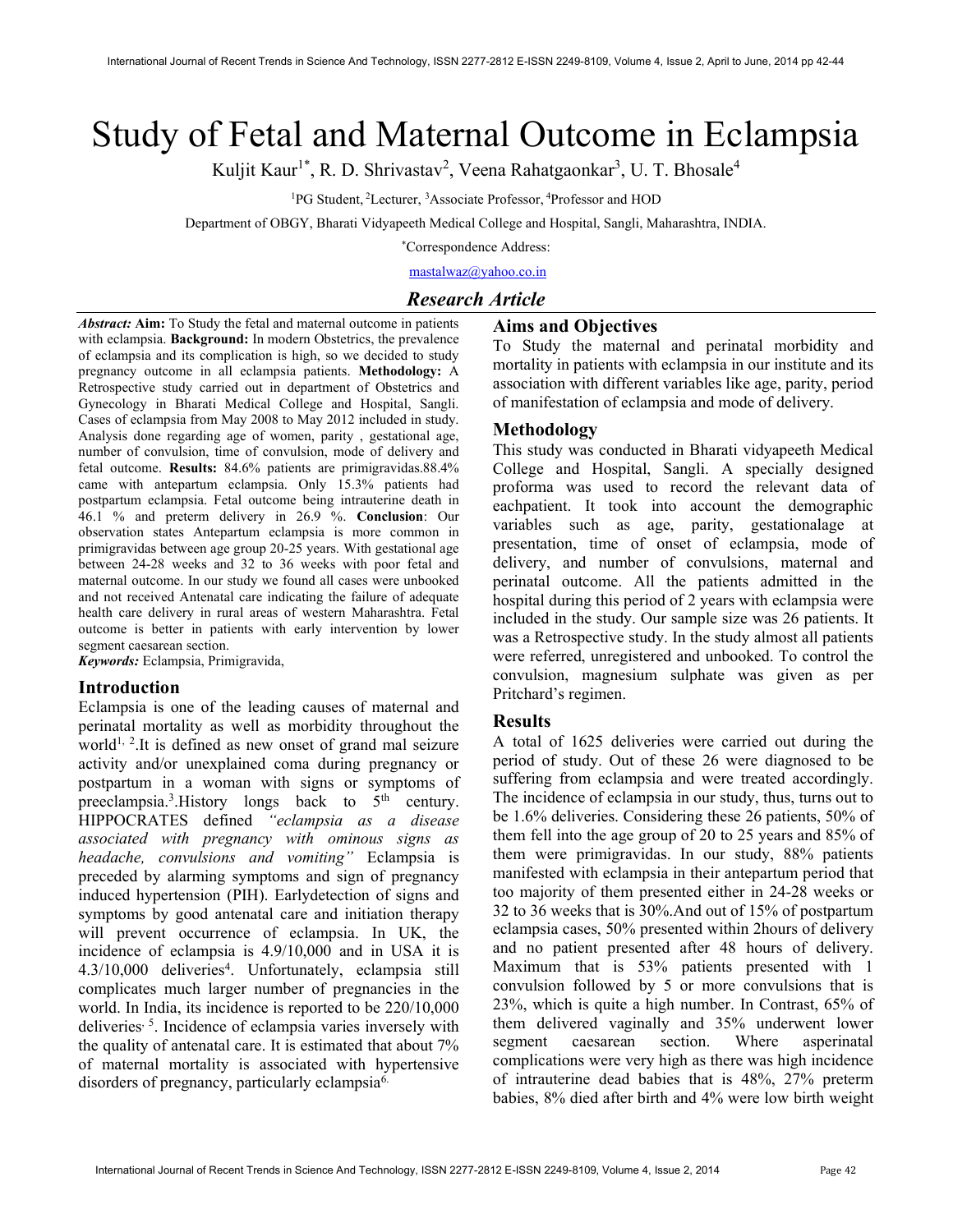babies. Maternal complications were seen as DIC in 3.8%, blurring of vision in 7.6%, renal failure in 3.8%.



Figure 1: Incidence of eclampsia in our institute Figure 2: Relation of age



**Figure 3:** Relation of age group and perinatal outcome Figure 4: Number of convulsions



There was one maternal mortality during this period.











Figure 7: perinatal outcome

### **Discussion**

Incidence of eclampsia in developing countries is 0.94 % to 1.8%<sup>7</sup> . Maximum numbers of women were primigravidas. The incidence of eclampsiais very low within developed countries with a range of 0.29% - 0.75%, due to the provision of standard antenatal care for most pregnant women in these countries. $8, 9, 10$ . Morbidity and mortality among eclamptic patients admitted to our hospital was similar to that of eclampsia-associated morbidity and mortality seen in other developing countries. However, many of the maternal complications seen in the eclamptic patients appeared to arise from delays in the timely management of pre-eclamptic

patients.<sup>11</sup>While limited resources present a major challenge to taking care of the critically ill patient, patients presented to our facility already critical or moribund stages because of delays in seeking health care by the patient themselves, providers failure to recognize and manage a critical situation at peripheral health facilities, and poor infrastructure preventing the timely transport of patients to a higher level facility.12,13 Countries that have greatly reduced their maternal mortality appear to be those with not only adequate resources to manage critically ill patients but also provide such services in a timely fashion.<sup>14</sup>The majority of pregnant women in our study had eclamptic seizures